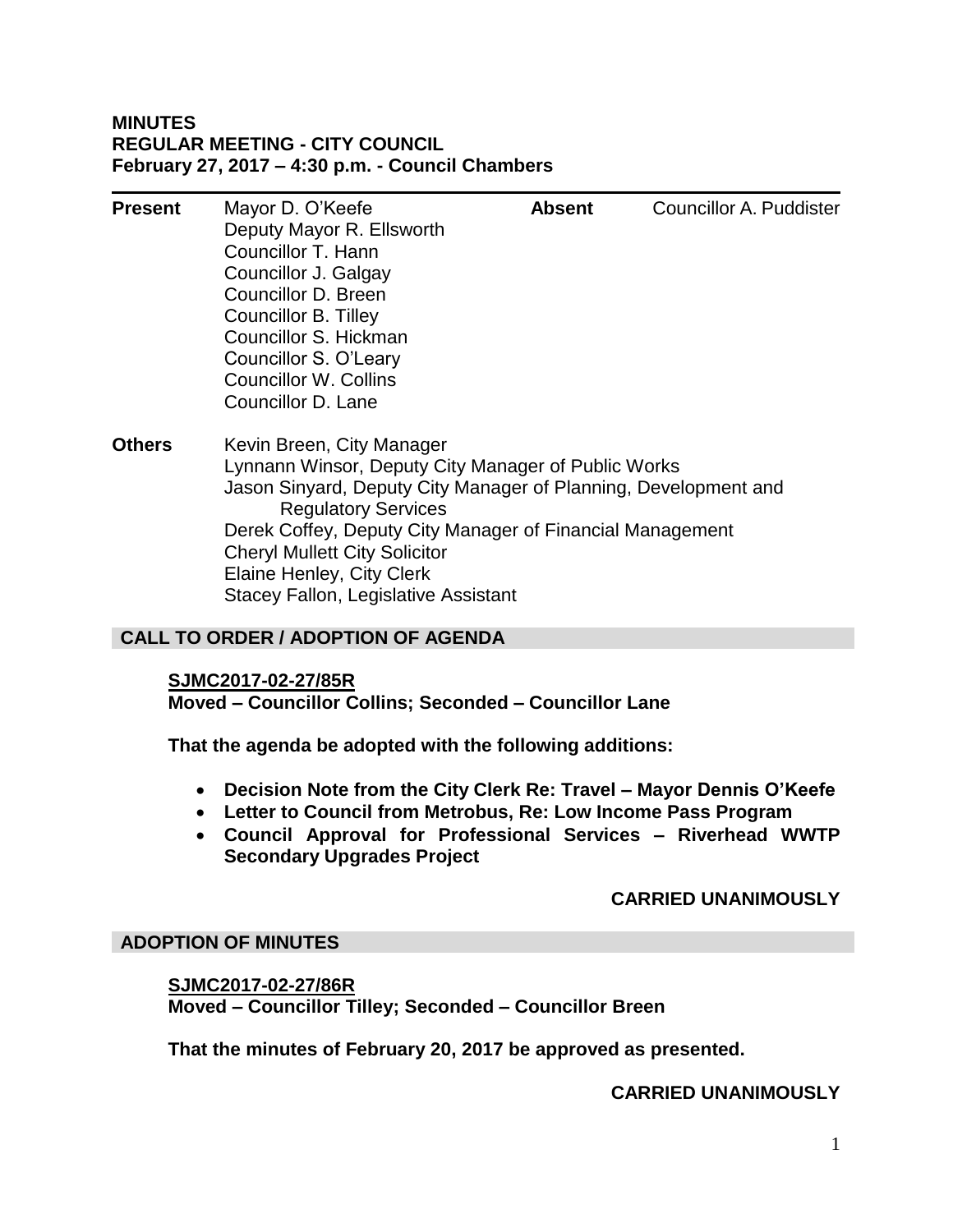# **NOTICES PUBLISHED**

- a. **217 Ladysmith Drive –** A Discretionary Use Application has been submitted by Therapeutic Gardens Counseling Services requesting permission to occupy a portion 217 Ladysmith Drive as a home occupation for counselling services. The office will occupy a floor area of approximately 22 m² and will operate Monday – Friday 5–7:30 p.m. The business will operate by appointment only with 30 minutes between appointments with a maximum of 2 sessions per evening. Each session will be 60 minutes in duration, one client per session. The applicant is the sole employee and on-site parking is available.
- **b. 277 Bay Bulls Road –** A Discretionary Use Application has been submitted requesting approval to occupy a portion of 277 Nay Nulls Road as a restaurant for a pizzeria. The total floor area for the seating area will be 400 ft² with on-site parking provided. The restaurant will operate Tuesday–Thursday 10 a.m.-10 p.m., Friday & Saturday 10 a.m.–Midnight and Sunday 4–8 p.m. The business will be owner operated.

# **SJMC2017-02-27/87R Moved – Councillor Hann; Seconded – Councillor Lane**

**That Council approve the above noted applications for 217 Ladysmith Drive and 277 Bay Bulls Road respectively, subject to all applicable City requirements.**

# **CARRIED UNANIMOUSLY**

## **COMMITTEE REPORTS**

# **Public Works Standing Committee Report – February 17, 2017**

Council considered the above listed report.

**SJMC2017-02-27/88R Moved – Breen; Seconded – Councillor O'Leary**

**That the above noted report and its recommendations contained therein be adopted as presented.**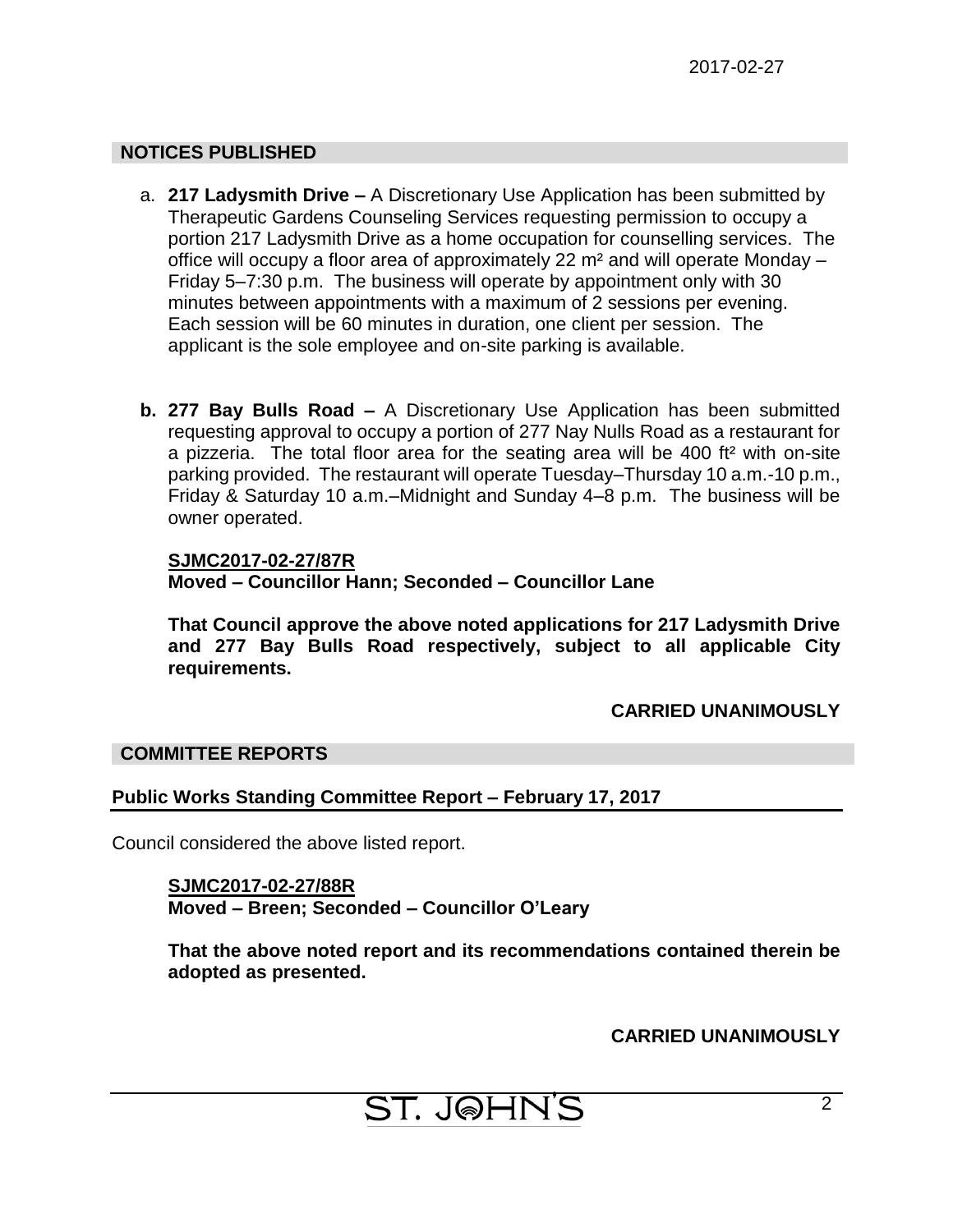# **Development Committee Report – February 21, 2017**

Council considered the above listed report.

**SJMC2017-02-27/89R Moved – Councillor Hann; Seconded – Deputy Mayor Ellsworth**

**That the above noted report and its recommendations contained therein be adopted as presented.**

**CARRIED UNANIMOUSLY**

#### **Planning and Development Committee Report – February 21, 2017**

Council considered the above listed report.

**SJMC2017-02-27/90R Moved –Councillor Hann; Seconded – Councillor Tilley**

**That the above noted report and its recommendations contained therein be adopted as presented.**

**CARRIED UNANIMOUSLY**

## **Finance and Administration Standing Committee – February 21, 2017**

Council considered the above listed report.

**SJMC2017-02-27/91R Moved – Councillor Galgay; Seconded Councillor Tilley**

**That the above noted report and its recommendations therein be adopted by Council with the exception of Item #4 – Re: Civil Marriage Ceremonies Policy, to be voted on separately.**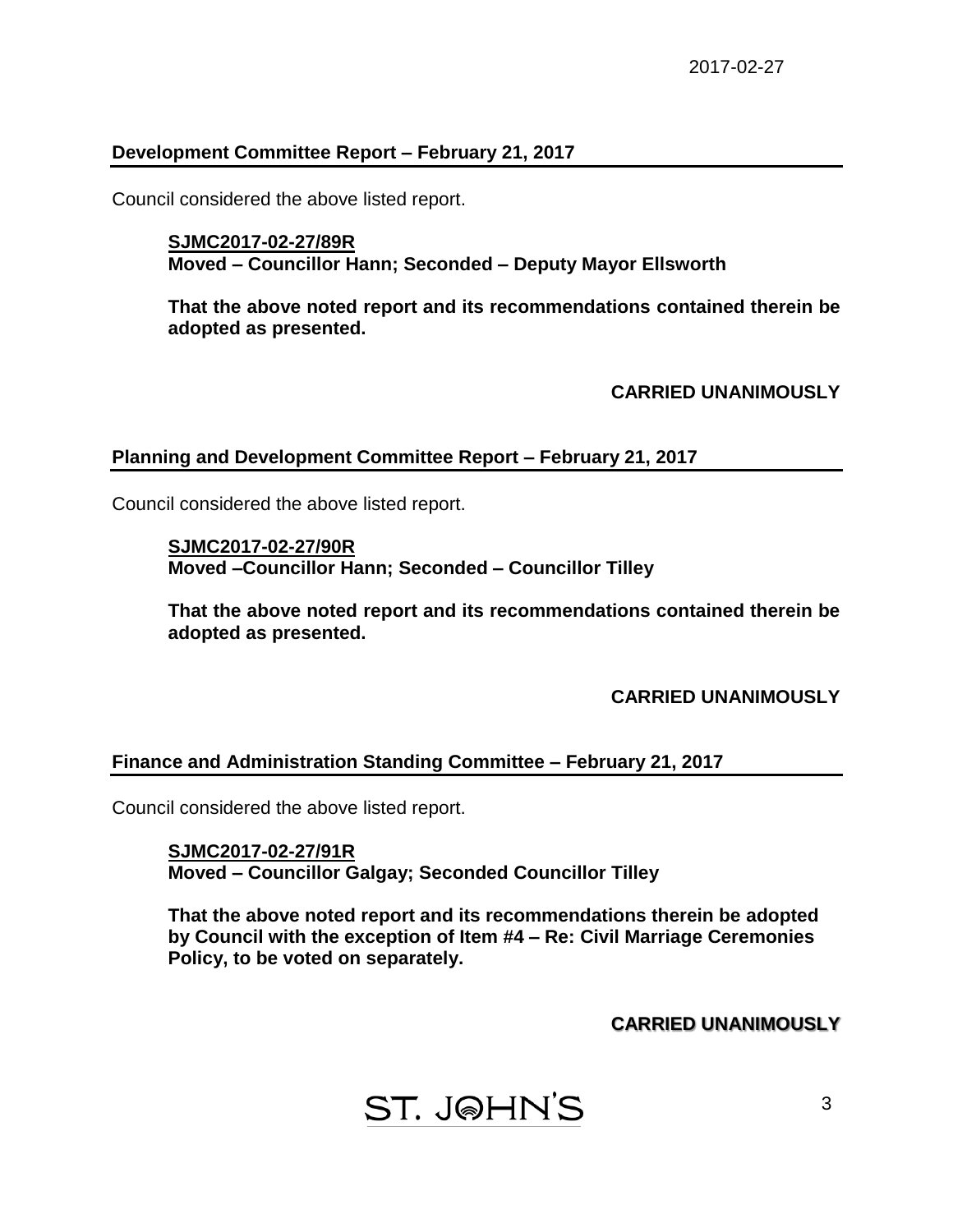**SJMC2017-02-27/92R Moved – Councillor Galgay; Seconded Councillor Tilley**

**That Item #4 – Re: Civil Marriage Ceremonies Policy be referred back to the Finance Committee for further consideration and council be given the opportunity to get clarification into any of the questions or concerns they may have.**

# **CARRIED WITH MAYOR DENNIS O'KEEFE ABSTAINING FROM THE VOTE**

#### **DEVELOPMENT PERMITS LIST** *[Link to List](#page-7-0)*

Council considered, for information, the above noted for the period February 16, 2017 to February 22, 2017.

#### **BUILDING PERMITS LIST** *[Link to List](#page-8-0)*

Council considered the Building Permits for the period of February 16 – 22, 2017.

**SJMC2017-02-27/93R Moved – Councillor Collins; Seconded – Councillor Breen**

**That the above noted building permits list be approved as presented.**

# **CARRIED UNANIMOUSLY**

## **REQUISITIONS, PAYROLLS AND ACCOUNTS** *[Link to Memo](#page-12-0)*

Council considered the requisitions, payrolls, and accounts for the week ending February 22, 2017.

**SJMC2017-02-27/94R Moved – Councillor Collins; Seconded – Councillor Breen**

**That the requisitions, payrolls and accounts for the week ending February 22, 2017 in the amount of \$4,646,681.86 be approved as presented.**

ST. J@HN'S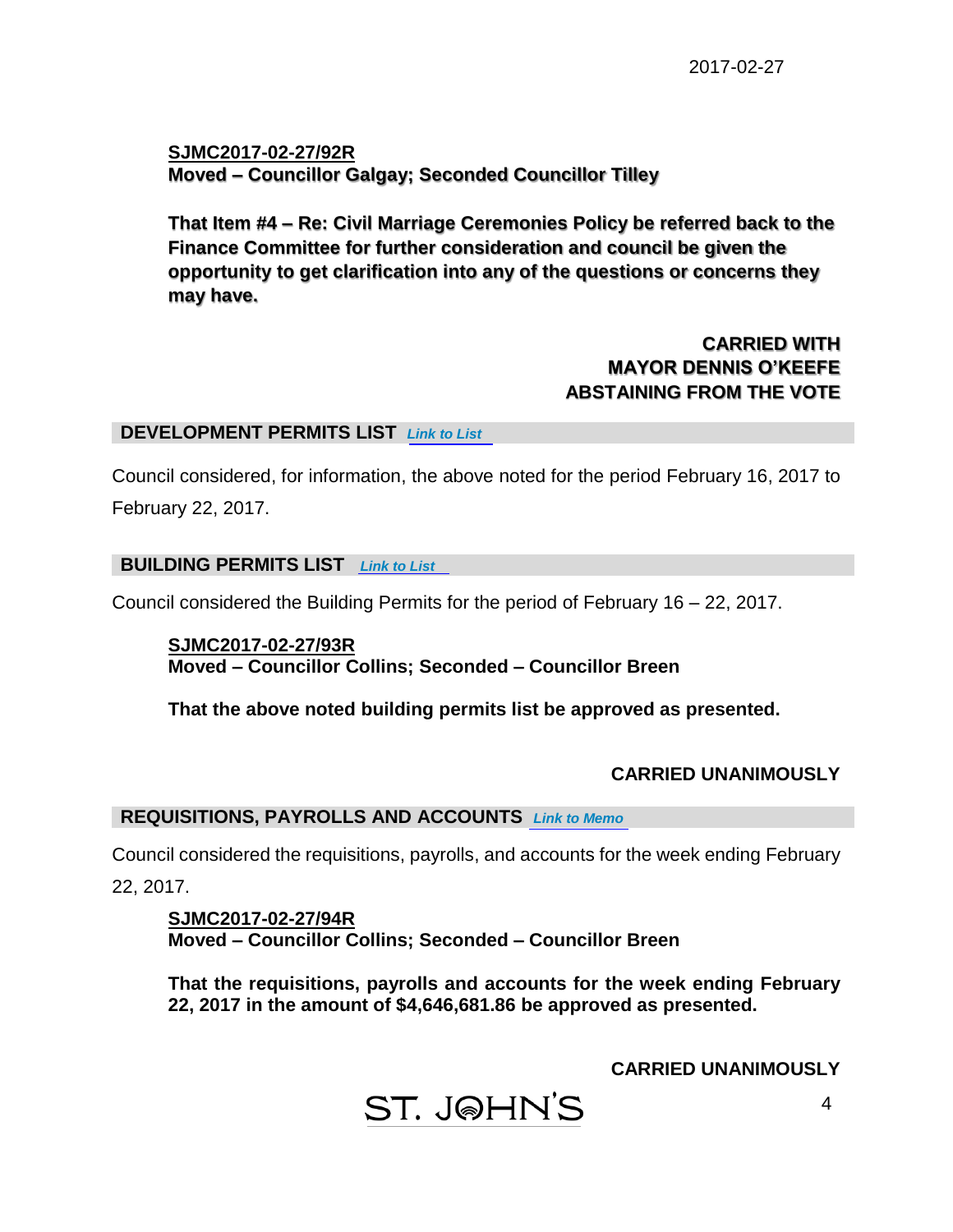## **TENDERS / RFPS**

# **Tender 2017017 – Bowring Park Bungalow Roof Replacement**

Council considered the above noted tender.

**SJMC2017-02-27/94R Moved – Councillor Collins; Seconded – Councillor Breen**

**That this tender be awarded to the lowest bidder meeting specifications Eastern Siding and Window World \$95,670.80, as per Public Tendering Act.**

**CARRIED UNANIMOUSLY**

#### **Tender 2017014 – Everest parts**

Council considered the above noted tender.

**SJMC2017-02-27/95R Moved – Councillor Collins; Seconded – Councillor Breen**

**That this Tender is awarded to the lowest bidder meeting all specifications, Western Hydraulic 2000 Ltd. As per the Public Tendering Act.**

**CARRIED UNANIMOUSLY**

## **Council Approval for Professional Services – Riverhead WWTP Secondary Upgrades Project**

Council considered the above noted Contract.

**SJMC2017-02-27/96R Moved – Councillor Collins; Seconded – Councillor Breen**

**That the above noted contract for professional engineering services to complete a conceptual design of secondary treatment upgrades to the existing Riverhead WWTP contract be awarded to CH2M Hill Canada Limited for the amount of \$287,760.00 taxes not included.**

**ST. J@HN'S**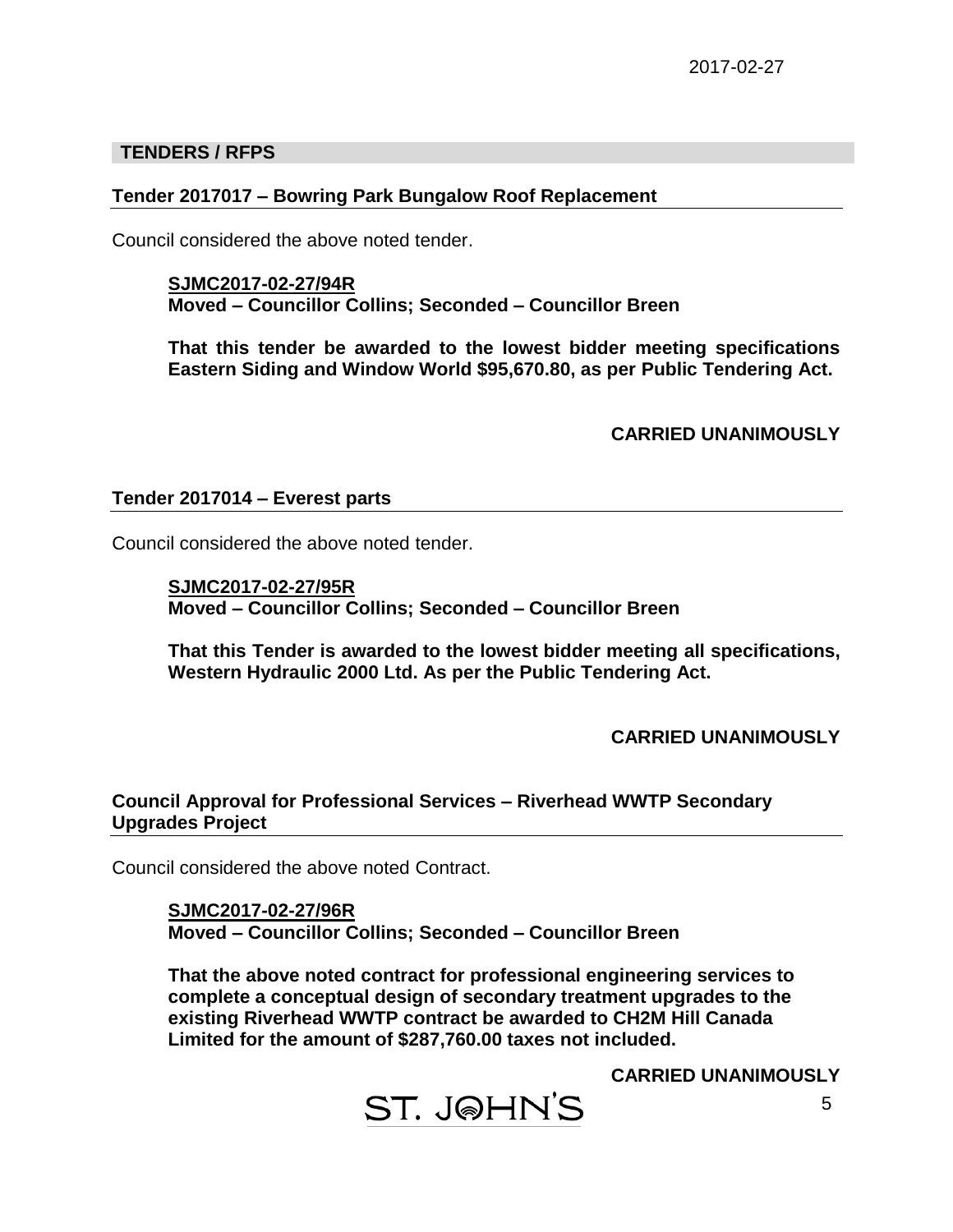# **OTHER BUSINESS**

## **Decision Note dated February 23, 2017 from the City Clerk re: Dedication Plaque – Honoring the Late John White (1930 – 1998)**

Council considered the above noted decision note.

**SJMC2017-02-27/97R Moved – Councillor Galgay; Seconded – Councillor Hann**

**That Council approve the installation of a plaque in Bannerman Park in June, 2017 honoring the late John White and his contribution to the City as a renowned Newfoundland singer, songwriter, actor and entertainer.**

**CARRIED UNANIMOUSLY**

**Decision Note from the City Clerk Re: Travel – Mayor Dennis O'Keefe – Cruise Meetings – Collins and Hickman**

Council considered the above noted decision note.

**SJMC2017-02-27/98R Moved – Councillor Collins; Seconded – Councillor Hickman**

**That Council approve the above noted travel and associated costs for Mayor O'Keefe to attend the Cruise St. John's and Cruise NL marketing meetings with senior executives with major cruise lines at Seatrade Cruise Global during the week of March 12-17, 2017 in Fort Lauderdale, FL.**

**CARRIED UNANIMOUSLY**

**Letter from St. John's Transportation Commission dated February 24, 2017 re: Low income Pass Program**

Council considered the above noted for information only.

**ST. J@HN'S**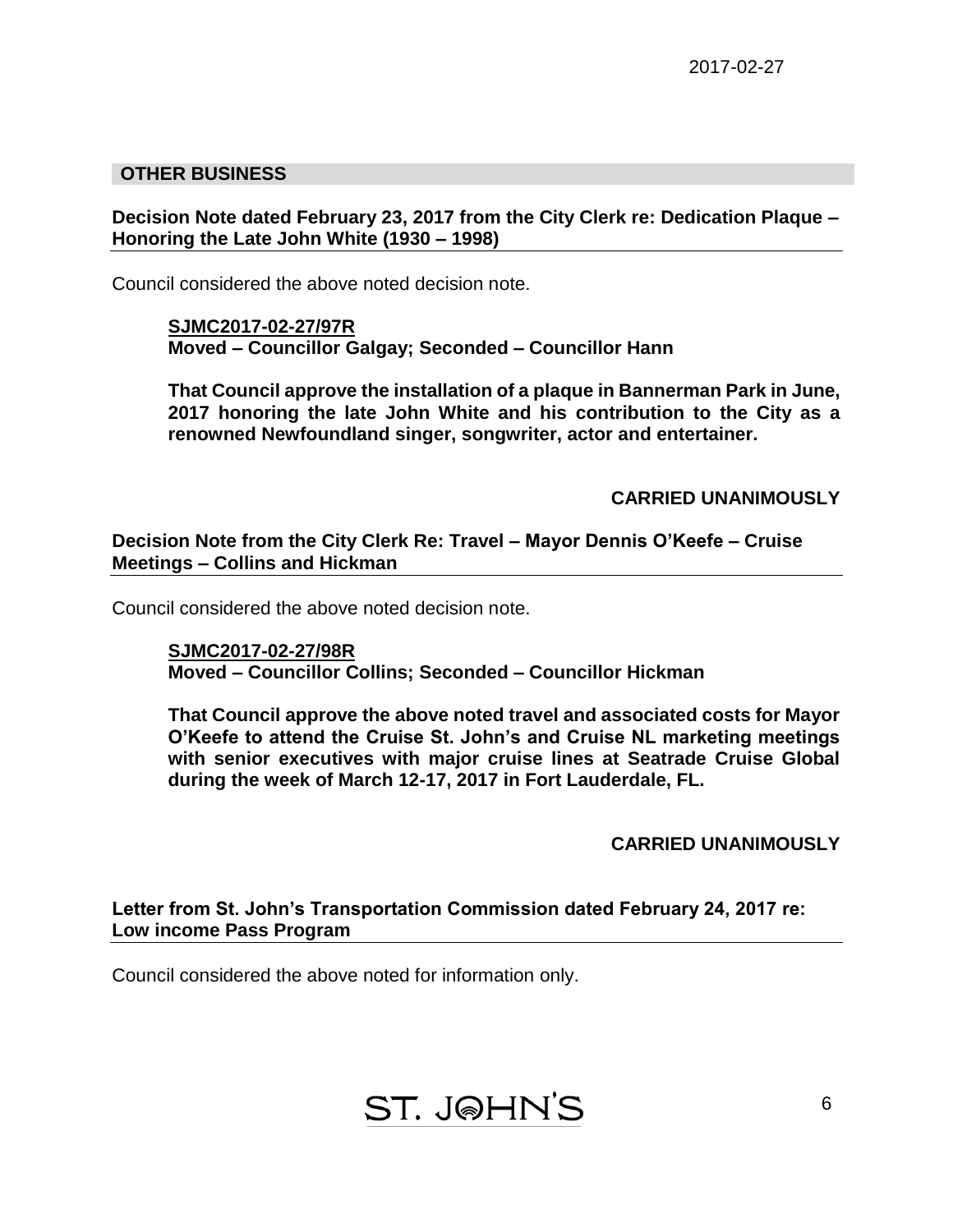# **Councillor Breen**

• Referenced the need to recognize those who contributed to the cultural Heritage of the city and that staff investigate opportunities in this regard.

# **Councillor O'Leary**

• Requested that a time line for water and sewer installation on Thorburn Road be added as a discussion point for the next Planning and Development Standing Committee Meeting.

# **ADJOURNMENT**

There being no further business, the meeting adjourned at 5:46 p.m.

\_\_\_\_\_\_\_\_\_\_\_\_\_\_\_\_\_\_\_\_\_\_\_\_  **MAYOR**

\_\_\_\_\_\_\_\_\_\_\_\_\_\_\_\_\_\_\_\_\_\_\_\_ **CITY CLERK**